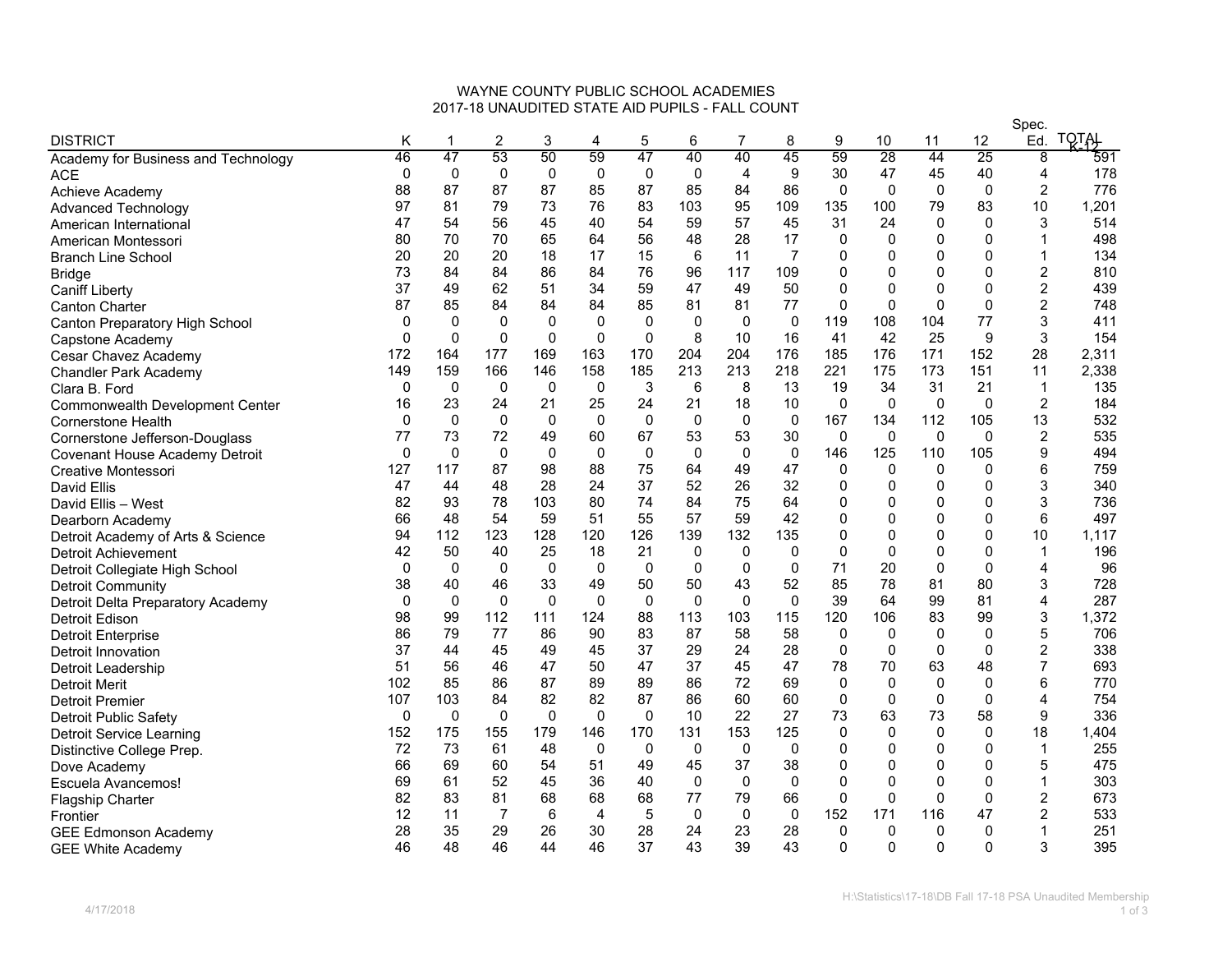## WAYNE COUNTY PUBLIC SCHOOL ACADEMIES2017-18 UNAUDITED STATE AID PUPILS - FALL COUNT

|                                               |              |                |                |                |             |             |              |              |                |                |              |              |                | Spec.          |              |  |  |
|-----------------------------------------------|--------------|----------------|----------------|----------------|-------------|-------------|--------------|--------------|----------------|----------------|--------------|--------------|----------------|----------------|--------------|--|--|
| <b>DISTRICT</b>                               | Κ            | 1              | $\overline{c}$ | 3              | 4           | 5           | 6            | 7            | 8              | 9              | 10           | 11           | 12             | Ed.            | <b>TQTAL</b> |  |  |
| George Crockett Acad.                         | 50           | 46             | 52             | 51             | 47          | 60          | 52           | 44           | 40             | $\overline{0}$ | 0            | Ō            | $\overline{0}$ | 5              | 446          |  |  |
| George Washington Carver                      | 51           | 64             | 70             | 54             | 52          | 49          | 61           | 46           | 48             | 0              | 0            | 0            | 0              | 4              | 497          |  |  |
| <b>Global Heights</b>                         | 46           | 54             | 49             | 37             | 44          | 39          | 0            | $\mathbf 0$  | $\mathbf 0$    | 0              | 0            | $\mathbf 0$  | $\mathbf 0$    | $\overline{2}$ | 271          |  |  |
| <b>Hamilton Academy</b>                       | 26           | 37             | 39             | 25             | 33          | 22          | 29           | 21           | 29             | 0              | 0            | 0            | 0              | 5              | 266          |  |  |
| Hamtramck Charter                             | 49           | 61             | 59             | 61             | 59          | 62          | 59           | 60           | 55             | 0              | 0            | $\mathbf 0$  | $\mathbf{0}$   |                | 525          |  |  |
| Hanley                                        | 96           | 76             | 74             | 73             | 74          | 75          | 69           | 69           | 53             | 0              | 0            | $\mathbf 0$  | $\mathbf 0$    |                | 663          |  |  |
| Henry Ford Academy                            | 0            | 0              | $\Omega$       | 0              | 0           | 0           | 0            | 0            | 0              | 166            | 133          | 116          | 108            | 6              | 529          |  |  |
| Henry Ford Academy: School for Creative Study | 68           | 63             | 66             | 64             | 64          | 68          | 115          | 127          | 131            | 132            | 134          | 109          | 98             |                | 1,246        |  |  |
| <b>Highland Park</b>                          | 46           | 48             | 43             | 46             | 43          | 28          | 38           | 42           | 29             | 0              | 0            | 0            | 0              | 5              | 368          |  |  |
| Hope Academy                                  | 55           | 63             | 57             | 58             | 52          | 66          | 59           | 50           | 51             | 0              | 0            | $\mathbf 0$  | 0              | 4              | 515          |  |  |
| Hope of Detroit Acad.                         | 76           | 66             | 80             | 91             | 86          | 81          | 87           | 88           | 83             | 71             | 57           | 21           | 0              | 10             | 898          |  |  |
| <b>Inkster Preparatory</b>                    | 57           | 56             | 34             | 17             | 9           | 0           | $\Omega$     | 0            | 0              | 0              | $\mathbf 0$  | $\mathbf 0$  | 0              | $\mathbf{1}$   | 174          |  |  |
| Jalen Rose Leadership                         | 0            | 0              | 0              | 0              | 0           | 0           | $\Omega$     | 0            | $\mathbf 0$    | 121            | 95           | 94           | 100            |                | 416          |  |  |
| James and Grace Lee Boggs                     | 18           | 10             | 14             | 22             | 14          | 11          | 16           | 15           | 11             | 0              | 0            | $\mathbf 0$  | $\mathbf 0$    | $\overline{2}$ | 131          |  |  |
| Joy Preparatory Acad.                         | 56           | 54             | 54             | 43             | 28          | 36          | 24           | 36           | 24             | 0              | 0            | $\mathbf 0$  | 0              | $\overline{c}$ | 356          |  |  |
| Keystone Charter                              | 116          | 90             | 87             | 87             | 88          | 84          | 83           | 82           | 78             | 0              | 0            | $\mathbf 0$  | 0              | 4              | 798          |  |  |
| Legacy Charter                                | 80           | 87             | 87             | 88             | 86          | 82          | 85           | 81           | 80             | 0              | $\mathbf{0}$ | $\mathbf 0$  | $\mathbf 0$    | 6              | 760          |  |  |
| MacDowell Preparatory Academy                 | 26           | 40             | 29             | 27             | 26          | 48          | 46           | 49           | 46             | 0              | 0            | $\mathbf 0$  | $\Omega$       | 4              | 342          |  |  |
| <b>Madison Carver Academy</b>                 | 82           | 83             | 78             | 84             | 83          | 62          | 61           | 52           | 53             | 0              | 0            | $\mathbf 0$  | $\mathbf 0$    | 8              | 646          |  |  |
| Martin Luther King Jr.                        | 70           | 66             | 60             | 58             | 31          | 38          | 40           | 32           | 24             | 0              | 0            | $\mathbf 0$  | 0              | $\Omega$       | 419          |  |  |
| Marvin Winans Academy                         | 65           | 78             | 83             | 67             | 69          | 82          | 83           | 73           | 69             | 0              | 0            | $\Omega$     | $\Omega$       | 3              | 672          |  |  |
| Metro Charter Academy                         | 72           | 86             | 88             | 86             | 84          | 83          | 84           | 77           | 58             | 0              | 0            | $\mathbf 0$  | 0              | 5              | 724          |  |  |
| Michigan Educational Choice Center            | 79           | 89             | 78             | 87             | 76          | 90          | 85           | 64           | 71             | 0              | $\mathbf{0}$ | $\mathbf 0$  | 0              | 12             | 730          |  |  |
| New Paradigm College Prep                     | 24           | 19             | 15             | $\overline{4}$ | 14          | 12          | $\Omega$     | $\mathbf 0$  | $\mathbf 0$    | 0              | 0            | $\mathbf 0$  | $\mathbf{0}$   | $\Omega$       | 88           |  |  |
| New Paradigm Glazer/Loving                    | 51           | 43             | 45             | 44             | 39          | 41          | 41           | 22           | 17             | 0              | 0            | $\mathbf 0$  | 0              | 2              | 345          |  |  |
| New School High                               | $\mathbf{0}$ | $\Omega$       | $\Omega$       | $\mathbf{0}$   | $\Omega$    | $\Omega$    | $\Omega$     | $\Omega$     | $\mathbf{0}$   | 18             | 28           | 22           | 3              | 4              | 75           |  |  |
| Oakland International                         | 40           | 56             | 59             | 55             | 50          | 52          | 58           | 45           | 50             | 133            | 108          | 75           | 72             | $\overline{4}$ | 855          |  |  |
| Old Redford Academy                           | 138          | 142            | 130            | 140            | 138         | 110         | 110          | 124          | 158            | 233            | 242          | 168          | 150            | 17             | 2,001        |  |  |
| Pathways Academy                              | 0            | $\mathbf 0$    | $\mathbf 0$    | $\mathbf 0$    | $\mathbf 0$ | $\mathbf 0$ | $\Omega$     | 8            | 14             | 51             | 50           | 23           | 13             | 3              | 162          |  |  |
| Ply. Educational Center                       | 67           | 48             | 61             | 45             | 45          | 65          | 57           | 54           | 57             | $\Omega$       | $\Omega$     | 0            | 0              | 4              | 502          |  |  |
| <b>Plymouth Scholars</b>                      | 111          | 87             | 91             | 90             | 88          | 90          | 81           | 71           | 70             | 0              | 0            | 0            | 0              | 2              | 780          |  |  |
| Quest Academy                                 | 92           | 93             | 88             | 86             | 87          | 81          | 84           | 73           | 74             | 0              | 0            | $\mathbf 0$  | $\mathbf 0$    | 7              | 764          |  |  |
| <b>Regent Park Scholars</b>                   | 102          | 98             | 82             | 86             | 82          | 84          | 77           | 56           | 51             | $\mathbf 0$    | $\Omega$     | $\Omega$     | $\mathbf 0$    | 5              | 724          |  |  |
| Regents Academy                               | 3            | $\overline{2}$ | 3              | $\overline{c}$ | 6           | 6           | 3            | 8            | $\overline{7}$ | 85             | 110          | 104          | 92             | $\Omega$       | 432          |  |  |
| Riverside Academy                             | 64           | 65             | 60             | 66             | 75          | 68          | 95           | 79           | 81             | 94             | 93           | 72           | 35             | 3              | 948          |  |  |
| <b>Rutherford Winans</b>                      | 47           | 40             | 47             | 29             | 32          | 30          | $\Omega$     | $\mathbf{0}$ | $\mathbf 0$    | $\Omega$       | $\Omega$     | $\mathbf{0}$ | 0              |                | 225          |  |  |
| South Canton Scholars                         | 111          | 88             | 88             | 87             | 88          | 86          | 80           | 73           | 69             | 0              | 0            | 0            | 0              | 3              | 771          |  |  |
| Southwest Detroit Lighthouse                  | 39           | 45             | 49             | 55             | 58          | 57          | 44           | 43           | 36             | 0              | 0            | 0            | 0              | 3              | 427          |  |  |
| Star International Academy                    | 139          | 129            | 136            | 134            | 124         | 126         | 117          | 124          | 136            | 96             | 95           | 81           | 92             | 5              | 1,531        |  |  |
| Summit Academy-Flat Rock                      | 40           | 53             | 39             | 35             | 40          | 37          | 47           | 30           | 21             | $\mathbf 0$    | $\mathbf 0$  | $\mathbf 0$  | $\mathbf 0$    | 3              | 345          |  |  |
| Summit Academy-North                          | 120          | 149            | 116            | 117            | 136         | 143         | 146          | 139          | 165            | 187            | 186          | 152          | 138            | 22             | 1,916        |  |  |
| <b>Taylor Exemplar</b>                        | 106          | 79             | 88             | 89             | 89          | 84          | 85           | 72           | 70             | $\Omega$       | 0            | $\mathbf{0}$ | 0              | 6              | 768          |  |  |
| Taylor Preparatory High School                | 0            | $\Omega$       | $\Omega$       | $\Omega$       | $\Omega$    | $\Omega$    | $\mathbf{0}$ | $\Omega$     | $\mathbf 0$    | 128            | 118          | 94           | 59             | 6              | 406          |  |  |